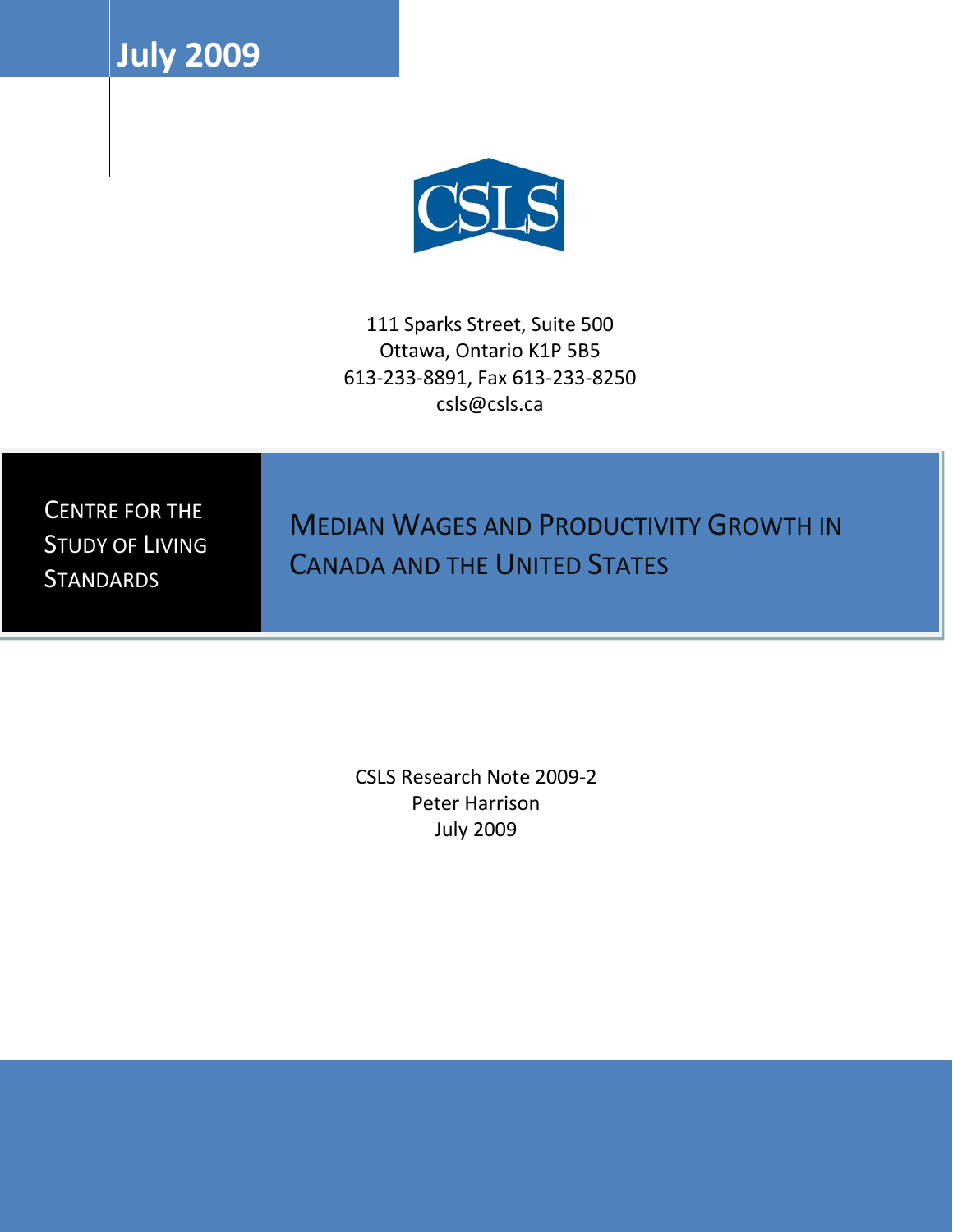# **Median Wages and Productivity Growth in Canada and the United States<sup>1</sup>**

#### **Introduction**

 $\overline{a}$ 

In 2008, Sharpe, Arsenault and Harrison attempted to explain why the median earnings of full-time, full-year workers in Canada rose only \$53 dollars, from \$41,348 (2005 dollars) in 1980 to \$41,401 in 2005, while over the same period, total economy labour productivity gains were 37.4 per cent. They identified four key factors: measurement issues, rising earnings inequality, falling terms of trade of labour (the relationship between the prices workers receive for output and the cost of living), and falling labour share. That study in some sense raised more questions than it answered about the relationship between real wages and labour productivity. This research note expands on Sharpe, Arsenault, and Harrison (2008) in order to shed additional light on the relationship.

The research note is divided into four sections. The first section decomposes the relationship between the growth rates of labour productivity and real wages in the United States to provide a comparison for findings in Canada. The second section explores in more detail the drivers of increasing income inequality in Canada and the United States, with particular attention to the market failure resulting from the principal-agent problem in individual compensation. The third section explores in more detail whether gross domestic product is the correct basis on which to compute the labour share or whether net domestic income might offer a more meaningful interpretation (Sharpe and Ross, 2009). The fourth and final section summarizes and concludes.

<sup>&</sup>lt;sup>1</sup> Paper presented at the annual meeting of the Canadian Economics Association held at the University of Toronto, Toronto, Ontario on May 29-31, 2009. The author would like to thank Paul Davenport for his useful comments.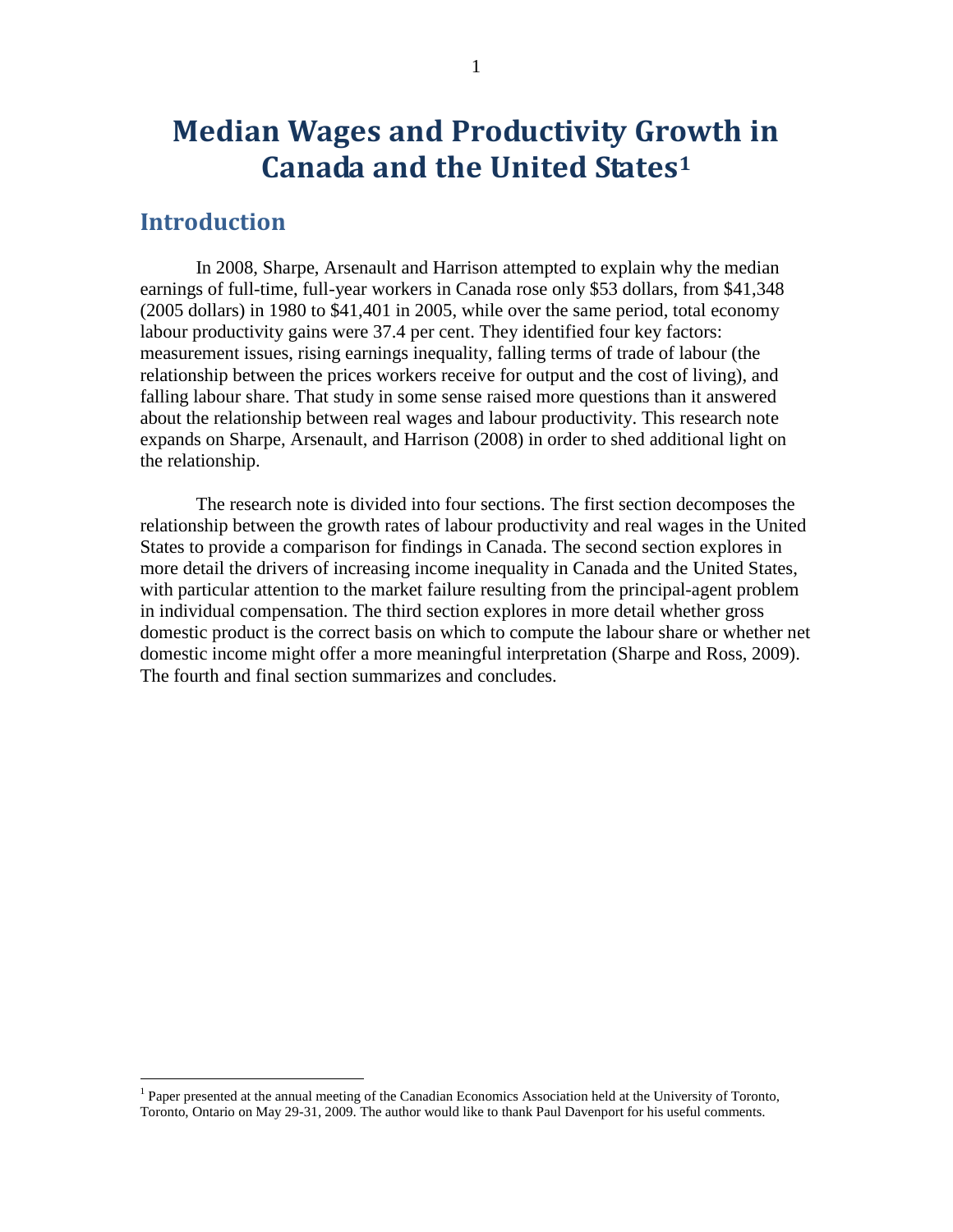## **An Accounting Perspective on the Relationship between Labour Productivity and Real Wages in the United States**

As was shown in Sharpe, Arsenault, and Harrison (2008), the relationship between real wages and labour productivity, when both can be compared meaningfully (exempt of measurement issues), is mediated by the labour share and labour's terms of trade:

#### $\Delta$ Consumption wage =  $\Delta$ Labour productivity +  $\Delta$ Labour share +  $\Delta$ Labour's terms of trade

In the analysis median real wages rather than average real wages are used, which adds the inequality dimension (the difference between average and median real wages measures).<sup>2</sup> The final component of the decomposition, measurement issues, is accounted for mainly by the move from a wage measure to a total compensation measure which includes supplementary labour income. [Summary Table 1](#page-3-0) provides the key results for Canada and the United States.

In the U.S. non-farm business sector, real median hourly wages rose at an average annual rate of 0.33 per cent between 1980 and 2005, while labour productivity increased at an average annual rate of 1.73 per cent over the same period.<sup>3</sup> The gap was therefore 1.40 percentage points per year. Rising inequality, captured by the difference between median and average real hourly compensation, was the most important explanation for the gap, explaining 45 per cent. Labour's terms of trade, defined as the difference between the rate of growth of the price of output and the rate of growth of the price of consumption goods, contributed 23 per cent of the gap as the GDP deflator rose 2.99 per cent per year, while the CPI showed price inflation of 3.31 per cent. The increasing importance of supplementary labour income explained 12 per cent of the gap between the growth rates of median wages and labour productivity. Finally, the decline in the labour share of GDP from 65.0 per cent in 1980 to 61.3 per cent in 2005, accounted for 17 per cent of the gap between the growth rates of median real wages and labour productivity.

While this decomposition is not entirely comparable to that conducted for Canada, there are several points of interest to note. First, despite an average increase of 0.33 per cent in median real hourly wage in the United States, the gap between real wages and labour productivity annual growth was larger in the United States (1.40 percentage points) than in Canada (1.26 percentage points) between 1980 and 2005.

 $2^2$  See Sharpe, Arsenault, and Harrison (2008) for full algebraic details.

<sup>&</sup>lt;sup>3</sup> We are unable to reproduce for the United States the exact same decomposition that was presented for Canada in Sharpe, Arsenault and Harrison (2008). No series on median earnings per full-time full-year workers was available for the United States, so the decomposition in [Summary Table 1](#page-3-0) begins with median real hourly wages for all workers in the non-farm business sector. Since the rates of change in average hours worked per full-time full-year worker and in the number of full-time full-year workers relative to all workers are relatively unimportant for the purposes of this analysis, this omission is not a major concern. That said, readers should still exercise caution in making direct comparison between Canadian and US results because the US analysis is for the non-farm business sector, while the Canadian analysis is for the total economy. Moreover, the definition and coverage of labour compensation may be somewhat different.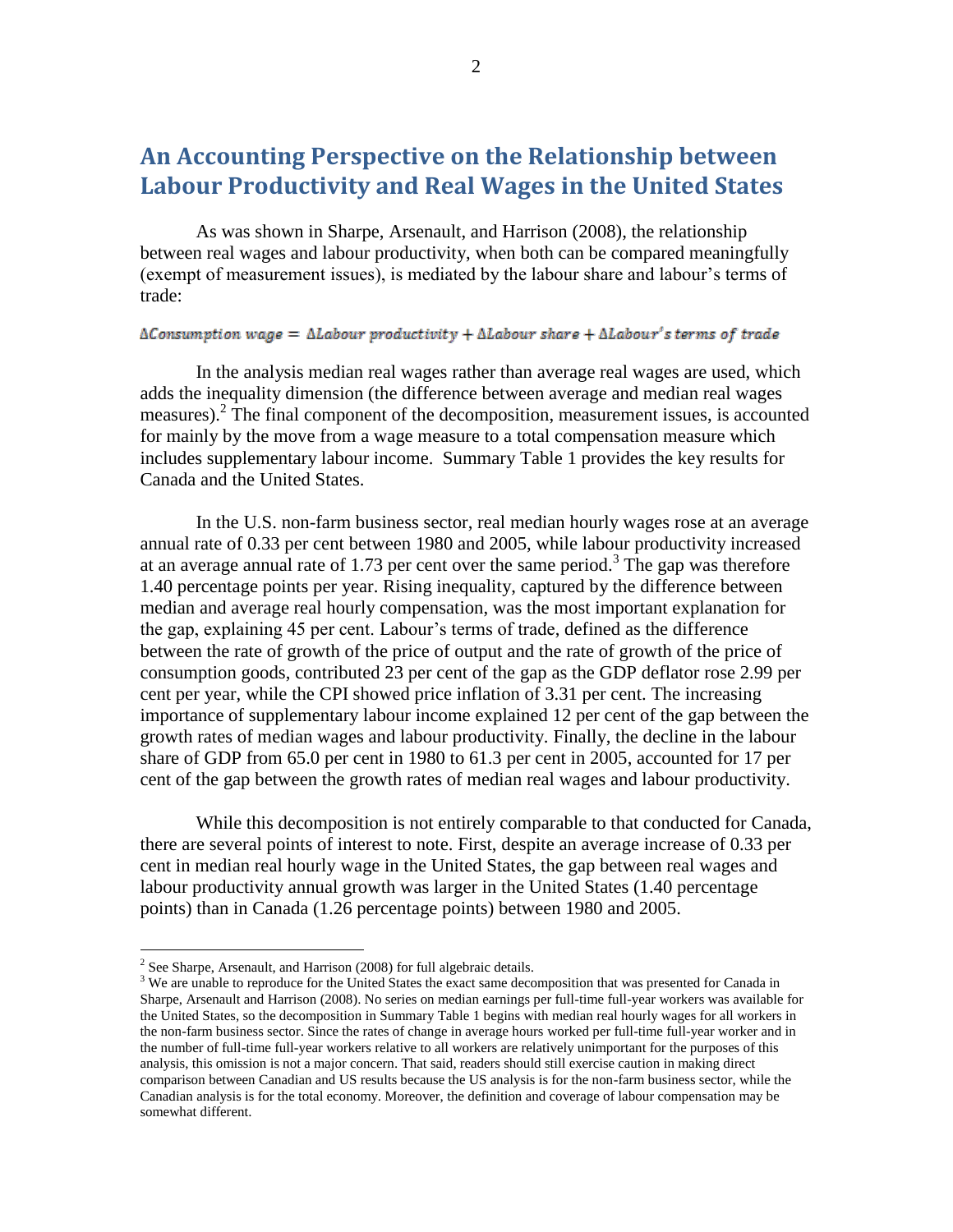Second, the increase in earnings inequality in the United States has been much more important than in Canada, in both absolute and relative terms. Whereas in Canada, the difference between the average annual growth rates of median and average real earnings was 0.35 percentage points, accounting for 27.6 per cent of the gap between the growth rate of real median wages and labour productivity, in the United States, the difference in the average annual growth rates of median real hourly compensation and average real hourly compensation was 0.63 percentage points, accounting for 45.1 per cent of the gap between the growth rates of real wages and labour productivity. This finding is consistent with evidence (for example, Saez and Veall, 2005) that the rise in income inequality has been more pronounced in the United States than in Canada.

| Canada and the United States, 1980-2005                              |                             |                               |                             |                               |
|----------------------------------------------------------------------|-----------------------------|-------------------------------|-----------------------------|-------------------------------|
| <b>Earnings and Productivity Growth Gap</b>                          | Canada                      |                               | <b>United States</b>        |                               |
| (Compound Annual Growth Rates)                                       | (per cent)                  |                               | (per cent)                  |                               |
| Median real hourly wage                                              | 0.01                        |                               | 0.33                        |                               |
| Labour productivity (Real output per hour)                           | 1.27                        |                               | 1.73                        |                               |
| Total gap                                                            | 1.26                        |                               | 1.40                        |                               |
| Contribution to median real earnings and productivity $\text{gap}^1$ | <b>Absolute</b><br>(points) | <b>Relative</b><br>(per cent) | <b>Absolute</b><br>(points) | <b>Relative</b><br>(per cent) |
| Inequality: from median to average measure                           | 0.35                        | 27.6                          | 0.63                        | 45.1                          |
| Labour's Terms of Trade: from CPI to GDP deflator <sup>2</sup>       | 0.42                        | 33.3                          | 0.31                        | 22.5                          |
| Supplementary Labour Income: from wage to total compensation         | 0.35                        | 27.3                          | 0.16                        | 11.7                          |
| Labour Share of Nominal GDP                                          | 0.25                        | 19.8                          | 0.23                        | 16.7                          |
| Other measurement issues                                             | $-0.10$                     | $-7.9$                        |                             |                               |
| Total – All Factors                                                  | 1.26                        | 100.0                         | 1.34                        | $95.9^{3}$                    |

<span id="page-3-0"></span>**Summary Table 1: Reconciling Growth in Median Real Earnings and Labour Productivity in Canada and the United States, 1980-2005**

Source: CSLS calculations based on data from Statistics Canada the Economic Policy Institute, the Bureau of Economic Analysis, and the Bureau of Labor Statistics.

1. Because of data limitations, the methodology for Canada and the United States differ slightly. In addition to differences in coverage (total economy in Canada and non-farm business sector in the United States), two other small differences are worth noting. First, the step from wage to total compensation is based on average measures in Canada and on median measures in the United States. Second, the step from median to average measures is based on earnings in Canada, and on total compensation in the United States.

2. For the United States, the CPI used is the CPI-U-RS, instead of the more commonly used CPI-U (CPI for all urban consumers). CPI-U-RS is a CPI developed by the BLS by applying methods that are currently used to produce the CPI-U to generate a CPI back to 1978. It should be noted that the widest differences between the two series (CPI-U and CPI-U-RS) occur prior to 1983, when the current treatment of homeowner cost measurement was introduced into the CPI-U.

3. For the United States, contributions do not add up to 100 per cent because of small differences between data sources used to estimate real hourly compensation and the labour share of nominal GDP. As well, estimates of median hourly real wage are for 1979-2005, while estimates of median hourly compensation are for the period 1980-2004. All other series were available in both 1980 and 2005. All figures are for the non-farm business sector, with the exception of the labour share which is for the total economy.

Third, labour's terms of trade deteriorated less in the United States than in Canada over the period from 1980 to 2005, at an average rate of 0.30 per cent per year [\(Summary](#page-4-0)  [Table 2\)](#page-4-0) in comparison to 0.41 per cent per year in Canada. As was the case in Canada, most (85 per cent) of the deterioration in labour's terms of trade in the United States stemmed from the quality-adjusted prices of private investment rising much less quickly than the CPI. The slow growth in the quality-adjusted prices of investment goods resulted

Notes: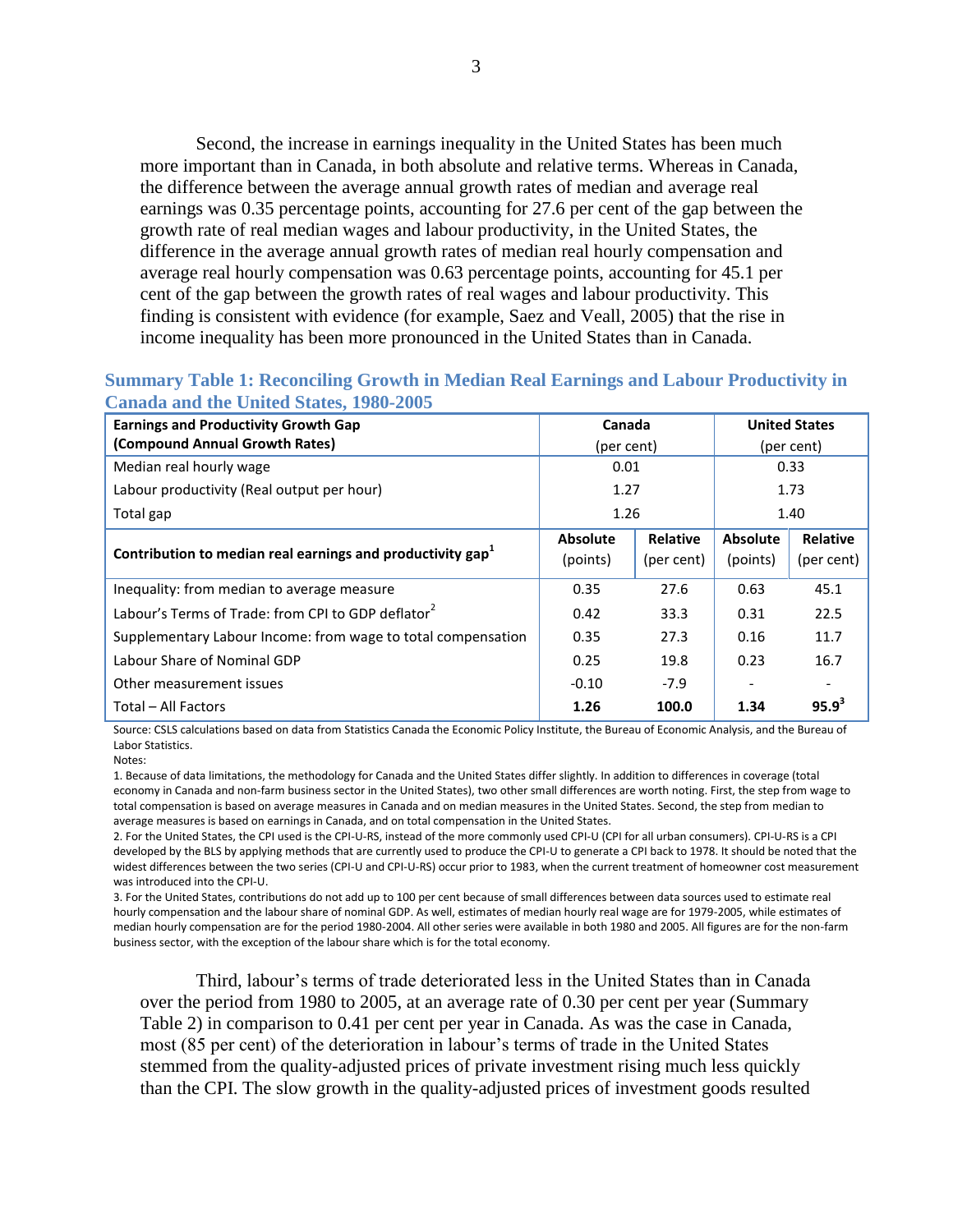from very slow growth in the prices of non-residential structures and real declines in the prices of equipment and software.

| Labour's<br><b>CPI</b><br>Terms of<br><b>Trade</b>                              |           | <b>Domestic Economy Deflators</b> |                        |                                             |                       |              | <b>International Trade</b><br><b>Deflators</b> |                |  |
|---------------------------------------------------------------------------------|-----------|-----------------------------------|------------------------|---------------------------------------------|-----------------------|--------------|------------------------------------------------|----------------|--|
|                                                                                 |           | <b>GDP</b>                        | Private<br>Consumption | Government<br>Consumption<br>and Investment | Private<br>Investment | <b>Total</b> | <b>Exports</b>                                 | <b>Imports</b> |  |
| <b>Compound Annual Growth Rate (per cent)</b>                                   |           |                                   |                        |                                             |                       |              |                                                |                |  |
| $-0.30$                                                                         | 3.31      | 2.99                              | 3.09                   | 3.55                                        | 1.63                  | $\cdot$ .    | 0.91                                           | 0.65           |  |
| <b>Absolute Contribution (percentage points)</b>                                |           |                                   |                        |                                             |                       |              |                                                |                |  |
| $-0.30$                                                                         | $\cdot$ . |                                   | $-0.14$                | 0.05                                        | $-0.26$               | 0.09         | $-0.24$                                        | $-0.33$        |  |
| <b>Relative Contribution (per cent)</b>                                         |           |                                   |                        |                                             |                       |              |                                                |                |  |
| 100.0                                                                           | $\cdot$ . |                                   | 45.5                   | $-15.2$                                     | 84.5                  | $-29.7$      | 75.6                                           | 105.3          |  |
| Source: Bureau of Labor Statistics CPI-U-RS. Bureau of Economic Analysis GDP.   |           |                                   |                        |                                             |                       |              |                                                |                |  |
| Note: Some figures may not add due to rounding and to small exclusions from GDP |           |                                   |                        |                                             |                       |              |                                                |                |  |

<span id="page-4-0"></span>**Summary Table 2: Decomposition of Labour's Terms of Trade, United States, 1980- 2005**

## **Factors Explaining Rising Income Inequality in Canada and the United States**

Sharpe, Arsenault, and Harrison (2008) noted that increased earnings inequality had contributed to the divergence between the growth rates of real wages and labour productivity in 1980-2005, but that report did not explore the drivers in earnings inequality in any detail. This section surveys some recent literature on income inequality<sup>4</sup> in Canada and the United States in order to provide some additional explanations for the significant rise in earnings inequality in both countries.

In Canada the reasons for the growing income inequality are poorly understood, but one key stylized fact has emerged: the income share of the upper tail of the income distribution has increased dramatically. Indeed, a number of researchers have noted that total income since the late 1970s is increasingly concentrated among the top one per cent of earners.<sup>5</sup> The share of income going to the top one per cent in Canada increased from 8.5 per cent in 1982 to 12.2 per cent in 2004 [\(Summary Table 3\)](#page-5-0). Income gains among the top 0.1 per cent were even more significant; income share rose from 2.7 per cent in 1982 to 4.7 per cent in 2004. The other important point emerging from this research is that every other group in the income distribution, except for the bottom 25 per cent, has experienced a fall in its share of income.

<sup>&</sup>lt;sup>4</sup> In practice, total income inequality data are more readily available than data on earnings inequality. Income differs from earnings because it includes transfer payments and non-labour income such as interest, dividends, and capital gains accruing to households (collectively capital income). Nonetheless, earnings are the largest component of total income and have driven the trend in recent years.

 $<sup>5</sup>$  Saez and Veall (2005) is a particularly well-known paper in this literature, and its findings have been confirmed in</sup> many subsequent studies (Murphy, Michaud and Wolfson (2008) and Heisz (2007) for example).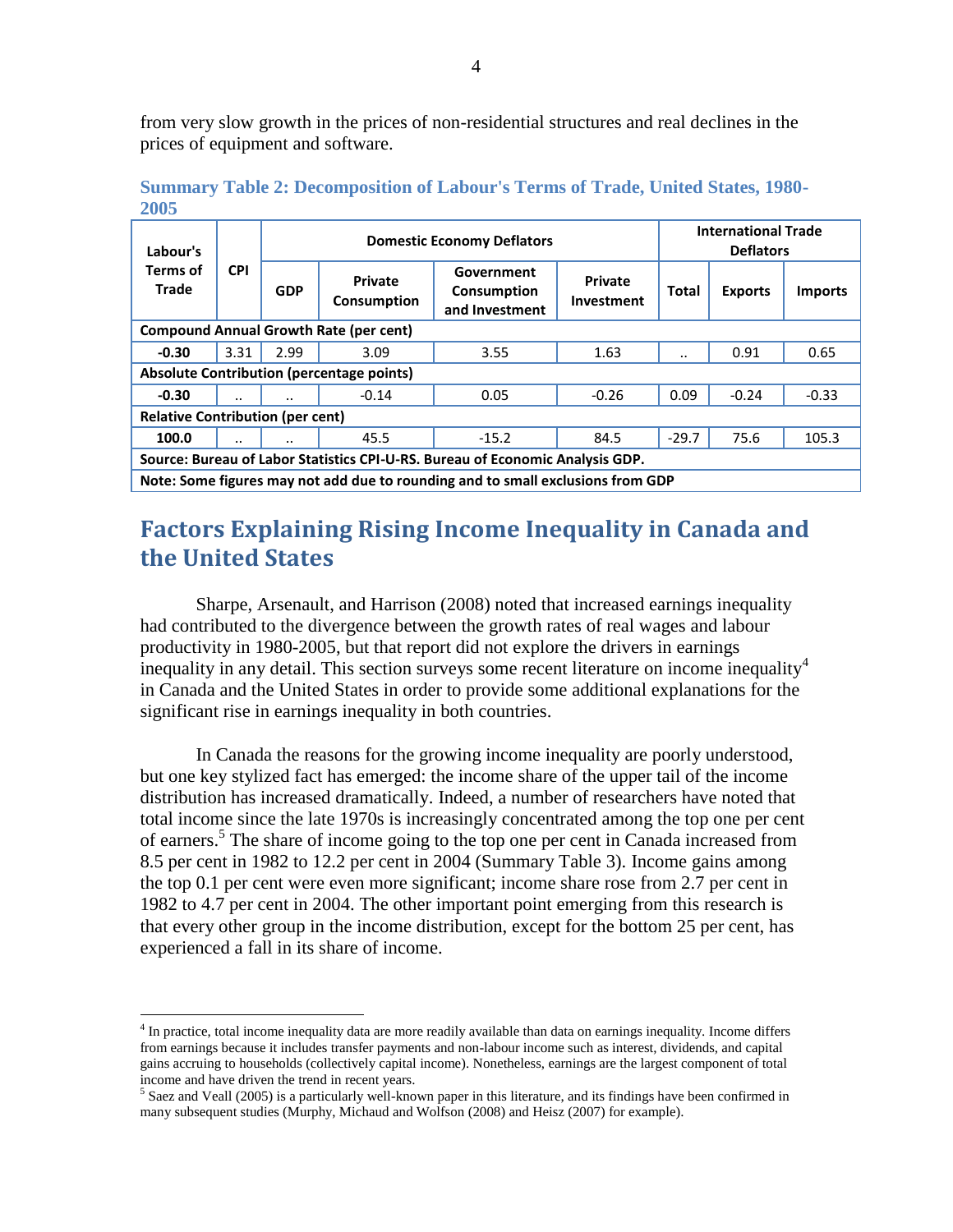Data limitations, such as the small sample size of the Survey of Labour and Income Dynamics (SLID), hinder our ability to assess the reasons for the increase in the income share of the top one per cent. Similarly, Osberg (2008) notes that most of the information we gather on education and unemployment, which is most relevant in explaining trends in inequality, aims to cover the middle of the income distribution and does not oversample the tails, making it difficult to obtain reliable estimates focusing on top earners. In this vacuum of reliable data, researchers have put forward a number of theories to explain the rise of the top one per cent. In Canada, far less analysis has been completed than in the United States. As a result, we must draw heavily on US literature in this discussion.

|                             | 1982   | 1992   | 2004 | cnange<br>1982 to<br>2004 |  |
|-----------------------------|--------|--------|------|---------------------------|--|
| Bottom 5%                   | $-1.0$ | $-0.1$ | 0.0  | 1.0                       |  |
| 5% to 10%                   | 0.1    | 0.6    | 0.4  | 0.3                       |  |
| 10% to 15%                  | 0.6    | 1.0    | 0.9  | 0.3                       |  |
| 15% to 20%                  | 1.1    | 1.4    | 1.2  | 0.1                       |  |
| 20% to 25%                  | 1.5    | 1.7    | 1.5  | 0.0                       |  |
| 25% to 30%                  | 1.9    | 2.0    | 1.8  | $-0.1$                    |  |
| 30% to 35%                  | 2.3    | 2.3    | 2.1  | $-0.2$                    |  |
| 35% to 40%                  | 2.8    | 2.7    | 2.5  | $-0.3$                    |  |
| 40% to 45%                  | 3.2    | 3.2    | 2.8  | $-0.4$                    |  |
| 45% to 50%                  | 3.7    | 3.5    | 3.2  | $-0.5$                    |  |
| 50% to 55%                  | 4.2    | 3.9    | 3.7  | $-0.5$                    |  |
| 55% to 60%                  | 4.7    | 4.5    | 4.2  | $-0.5$                    |  |
| 60% to 65%                  | 5.2    | 5.0    | 4.7  | $-0.5$                    |  |
| 65% to 70%                  | 5.9    | 5.6    | 5.3  | $-0.6$                    |  |
| 70% to 75%                  | 6.6    | 6.3    | 5.9  | $-0.7$                    |  |
| 75% to 80%                  | 7.3    | 7.1    | 6.7  | $-0.6$                    |  |
| 80% to 85%                  | 8.2    | 8.0    | 7.7  | $-0.5$                    |  |
| 85% to 90%                  | 9.4    | 9.3    | 9.0  | $-0.4$                    |  |
| 90% to 95%                  | 11.2   | 11.2   | 11.0 | $-0.2$                    |  |
| 95% to 100%                 | 21.0   | 20.9   | 25.3 | 4.3                       |  |
| 95% to 99%                  | 12.5   | 12.3   | 13.1 | 0.6                       |  |
| 99% to 99.9%                | 5.8    | 6.0    | 7.5  | 1.7                       |  |
| 99.9% to 99.99%             | 1.8    | 1.8    | 3.0  | 1.2                       |  |
| Top 1% (99% to 100%)        | 8.5    | 8.6    | 12.2 | 3.7                       |  |
| Top 0.1% (99.9% to 100%)    | 2.7    | 2.6    | 4.7  | 2.0                       |  |
| Top 0.01% (99.99% to 100%)  | 0.9    | 0.8    | 1.7  | 0.8                       |  |
| Source: Murphy et al (2008) |        |        |      |                           |  |

<span id="page-5-0"></span>**Summary Table 3: Shares of Total Individual Income in Canada, by Income Vingtile, Per Cent, 1982-2004 Change** 

Using tax data on adjusted gross income from the US Internal Revenue Service, Kaplan and Rauh (2007) examined who makes up the top income earners in the United States.<sup>6</sup> They looked at four groups: top executives in non-financial firms; financial

<sup>&</sup>lt;sup>6</sup> The analysis by Kaplan and Rauh goes beyond labour income.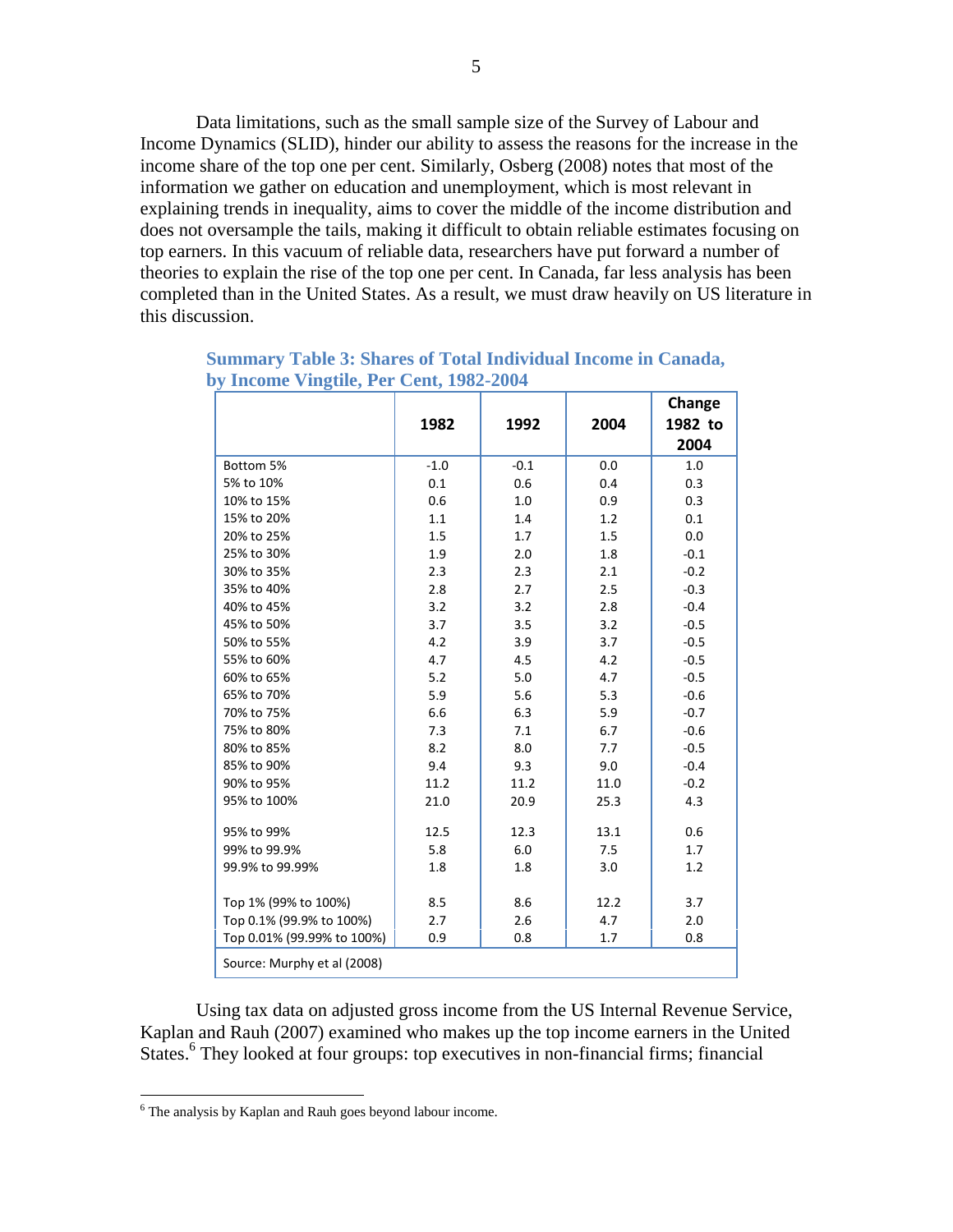service sector employees from investment banks, hedge funds, private equity funds, and mutual funds; lawyers; and professional athletes and celebrities. They conclude that their evidence supports theories to explain the rising share of top income earners which rely on skill-biased technological change, greater scale, and superstars.

Theories of skill-biased technological change predict that changing technology, particularly information and communications technology (ICT), have increased the earnings of some, like hedge fund managers who can manage large amount of assets efficiently using new technologies. On the other hand, the ability to more efficiently manage global supply chains, largely thanks to ICT, has significantly increased the ability of firms to locate production in lower cost regions. This latter trend has put downward pressure on the wages of competing workers in firms still located in relatively high-cost countries like Canada.

Some argue that rising pay for the top one per cent reflects the growing demand for very highly skilled labour coupled with higher returns resulting from instantaneous communications. This "superstar" theory, often attributed to Rosen (1981), can reflect the efficient functioning of the market economy. An extreme example is J.K. Rowling, the author of the Harry Potter series. She was the first person to become a billionaire by writing books, a reality made possible by the new market forces which among other things facilitate the distribution of products across markets.

The idea that CEOs and other persons in positions of power within corporations may abuse the trust of shareholders is an idea as old as the corporation itself. Posner (2009) notes that CEO compensation has increased significantly in recent years, from an average of \$2.33 million in 1992 to an average of \$5.47 million in 2005. Over the same period, the average earnings per production worker in the U.S. private sector increased from \$19,149 in 1992 to \$28,305 in 2005 (Bureau of Labor Statistics, weekly earnings from the Current Employment Survey). The CEO compensation to average earnings ratio thus increased from about 120 in 1992 to over 190 in 2005. Similarly, in Canada, Mackenzie (2008) finds that between 1998 and 2006, the average earnings of the bestpaid 100 CEOs increased by 146%. While the average of weekly wages and salaries in Canada increased by only 18% over the same period.

There is an extensive literature on the market failure that can result from the principal-agent problem, much of it referenced by Posner (2009). The argument is that corporate managers (agents) will not always act in the best interests of the corporation's shareholders (principals), because they have competing objectives including personal enrichment and empire-building. The problem is made worse by the dispersion of ownership in many public companies. Owners and the directors they elect to govern corporations have little incentive to expend resources monitoring top managers. Much literature also exists on the often elaborate mechanisms developed to overcome the principal-agent problem by aligning management incentives with shareholder interests stock options being among the most well-known. The extent to which such mechanisms have been successful remains hotly debated, and several high profile failures illustrate the risks of poorly designed incentive compensation.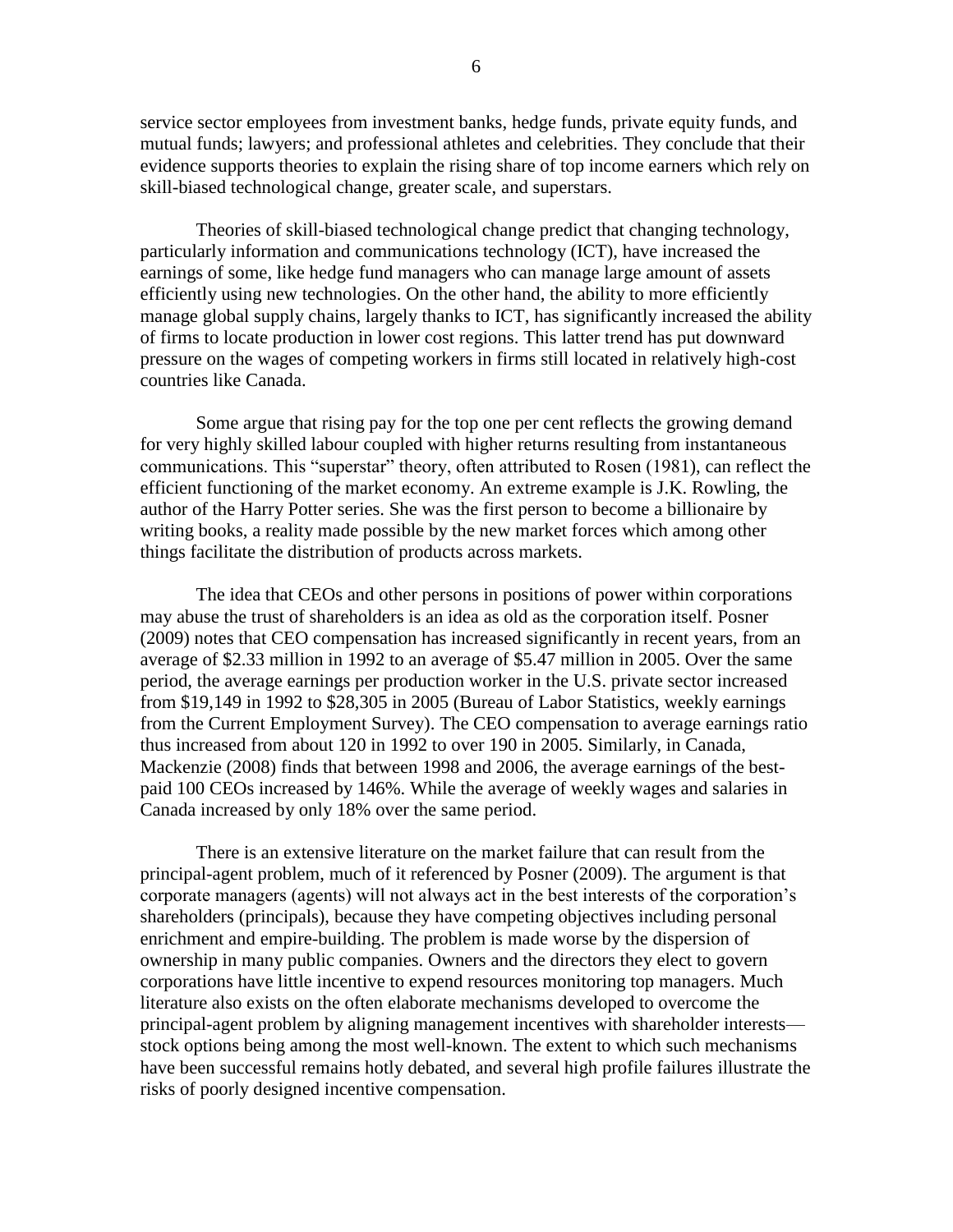What makes the corporate principal-agent problem an attractive explanation of increasing income inequality is the increasing scale of firms in recent years. Posner (2009) argues that larger firms are more easily able to hide the compensation of top managers. For example, if a firm doubles in revenue, then an increase in managerial compensation of 50 per cent is less likely to be noticed by shareholders, because managerial compensation has declined as a share of total revenues. This problem is exacerbated to the extent that stock options have not been treated as expenses. Massive increases in managerial compensation would be far more difficult to justify in the absence of fast-growing revenues. Gabaix and Landier (2008) estimate that the 100 largest firms in the United States, measured in terms of earnings before interest and taxes, increased 2.7 times in real terms (using the GDP deflator) between 1980 and 2003. In contrast, US real GDP increased by only 100 per cent. They argue the growth of CEO compensation is closely related to this increase in firm size.

All three factors outlined above may interact in many instances to increase the share of income going to the top of the income distribution. For instance, hedge fund managers may be benefiting from higher earnings resulting from changes in technology that allow them to effectively manage more money, which allows them to obtain higher pay, whether the result of a market failure or not, and which allows them to reach more customers.

Much less is known about the top of the income distribution in Canada. We can certainly argue that trends in the United States are having an impact on Canada. Saez and Veall (2005) suggest that the threat of migration to the United States, where the surge in top income share started earlier (1970), might have spurred the surge in Canada. They support their case with evidence from Quebec where residents have a lower propensity to migrate because of language and cultural differences and where the top income share increase has been much more modest. While all of the factors identified as explanations for the increase in the share of income going to the top of the distribution in the United States are also likely at play in Canada, surging top incomes in Canada may have much to do with forces at play in the United States.

### **Conceptual and Measurement Issues Associated with the Labour Share**

Conceptual and measurement issues make the interpretation of a falling labour share difficult.<sup>7</sup> Most notably, it is not clear that taking labour compensation as a share of GDP is appropriate, since GDP includes a number of categories that do not represent income from production, including capital cost allowance (CCA), taxes less subsidies, inventory valuation adjustment, and the statistical discrepancy. These elements are the difference between GDP at market prices and a narrower concept of income which we

 $<sup>7</sup>$  We are grateful to Pierre Fortin for his lucid exposition of these issues and to Paul Davenport for his useful comments</sup> on the matter.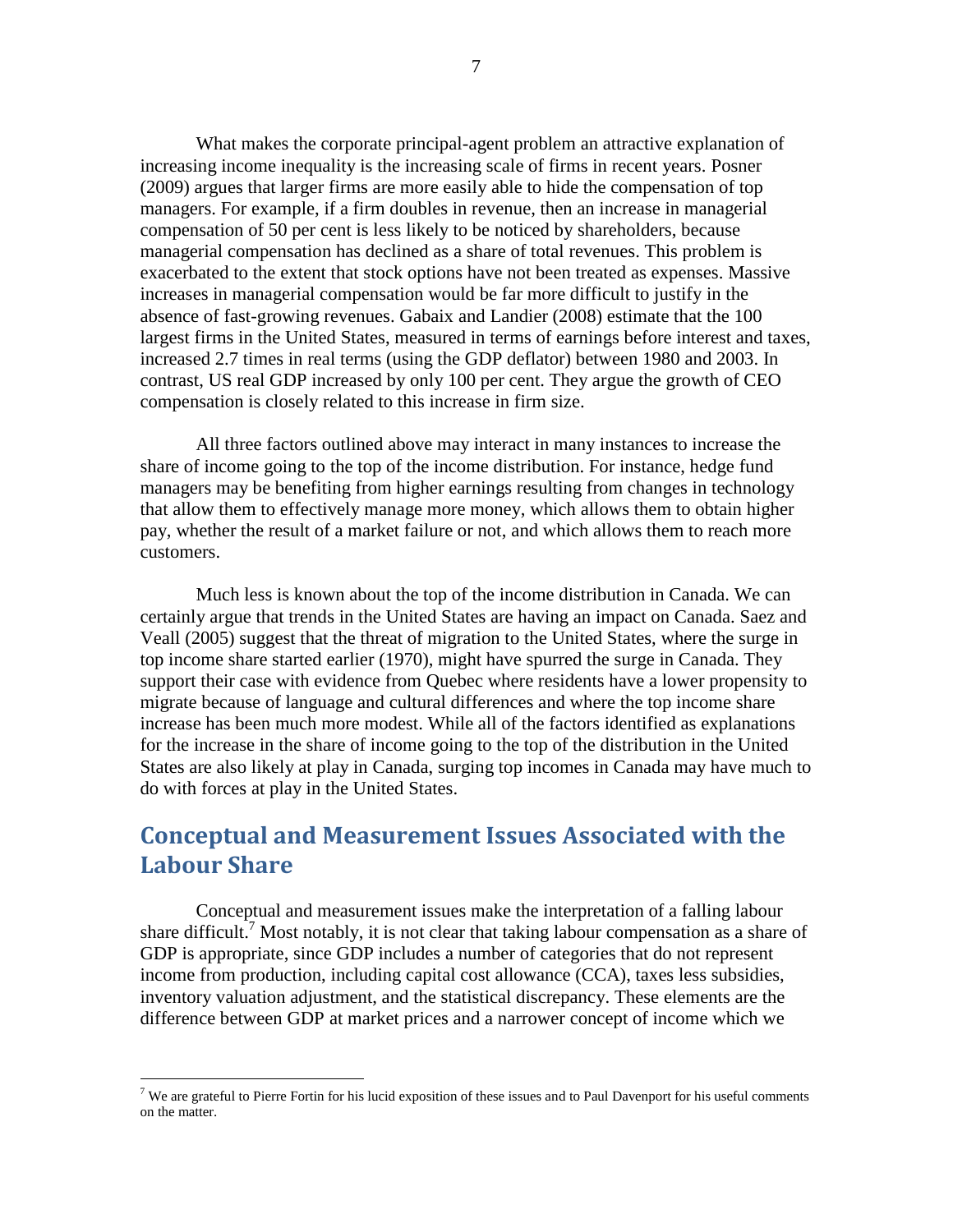call net domestic product at basic prices (NDP).<sup>8</sup> Quantitatively, CCA and taxes less subsidies are the most important such elements of GDP.

Capital cost allowance, which represents the depreciation of fixed assets (not inventory), is a significant component of GDP: 11.8 per cent of GDP in 1980 and 12.8 per cent of GDP in 2005. Removing CCA from GDP provides a measure of the production that can be used for consumption and new investment once the existing stock of capital has been maintained. Part of the price consumers pay for goods and services reflects CCA, and so when GDP is calculated by summing up the value of all transactions, CCA is included. Since resources that are being used to recapitalize existing assets are not available to either labour or capital as income, a more meaningful definition of labour share can be calculated by removing CCA from GDP to obtain NDP at market prices.

|                                             | Level<br>(Billions of Current<br>Dollars) |           | As a Share of GDP<br>(per cent) |        | As a Share of NDP<br>(per cent) |        |
|---------------------------------------------|-------------------------------------------|-----------|---------------------------------|--------|---------------------------------|--------|
|                                             | 1980                                      | 2005      | 1980                            | 2005   | 1980                            | 2005   |
| <b>GDP at Market Prices</b>                 | 314,390                                   | 1,375,080 | 100.0                           | 100.0  | 122.2                           | 131.7  |
| Net Domestic Product at basic prices (NDP)* | 257,366                                   | 1,044,003 | 81.9                            | 75.9   | 100.0                           | 100.0  |
| Labour Compensation*                        | 180,191                                   | 742,466   | 57.3                            | 54.0   | 70.0                            | 71.1   |
| Capital Income*                             | 77,175                                    | 301,537   | 24.5                            | 21.9   | 30.0                            | 28.9   |
| <b>Capital Consumption Allowance</b>        | 37,212                                    | 176,338   | 11.8                            | 12.8   | 14.5                            | 16.9   |
| Taxes less subsidies on products            | 27,892                                    | 156,181   | 8.9                             | 11.4   | 10.8                            | 15.0   |
| <b>Inventory Valuation Adjustment</b>       | $-7,336$                                  | $-933$    | $-2.3$                          | $-0.1$ | $-2.9$                          | $-0.1$ |
| <b>Statistical Discrepancy</b>              | $-744$                                    | $-509$    | $-0.2$                          | 0.0    | $-0.3$                          | 0.0    |

#### <span id="page-8-0"></span>**Summary Table 4: Labour Share in Canada: Conceptual and Measurement Issues**

Source: Authors' calculations based on Statistics Canada data and methodology from Fisher and Hostland (2002). This methodology estimates the labour share of self-employment income to be 57 per cent. This approach is different from the way in which the labour share is calculated in Sharpe, Arsenault and Harrison (2009), which uses the imputation made by Statistics Canada in the productivity accounts. However, in this note, it is necessary to use the national accounts data on labour compensation in order to estimate the labour share of NDP consistently, and the authors must thus make its own imputation for self-employment labour income.

One explanation for the increasing importance of CCA is that newer technologies (particularly computers and software) depreciate at a faster rate than older technologies, increasing the share of CCA in GDP and pushing the labour share downwards. Increases in the share of CCA decrease the share of income going to labour, because CCA is a component of the non-labour share of output. The brunt of the shift in the relationship between labour productivity and real wages occurred between 1992 and 1996. This coincided with a rise in the share of income going to CCA. Yet, the increase in the share of CCA can hardly explain more than one-third of the fall in the labour share between 1980 and 2005.

<sup>&</sup>lt;sup>8</sup> See Sharpe and Ross (2009) for a detailed explanation of the differences between GDP and NDP. Formally, the only difference between GDP and NDP in current dollars is the inclusion/exclusion of capital consumption allowances (CCA) and the statistical discrepancy. Removing taxes less subsidies on products transforms the measure from market prices to basic prices. The removal of the inventory valuation adjustment is justified by the fact that, like CCA, the income produced is not a result of production.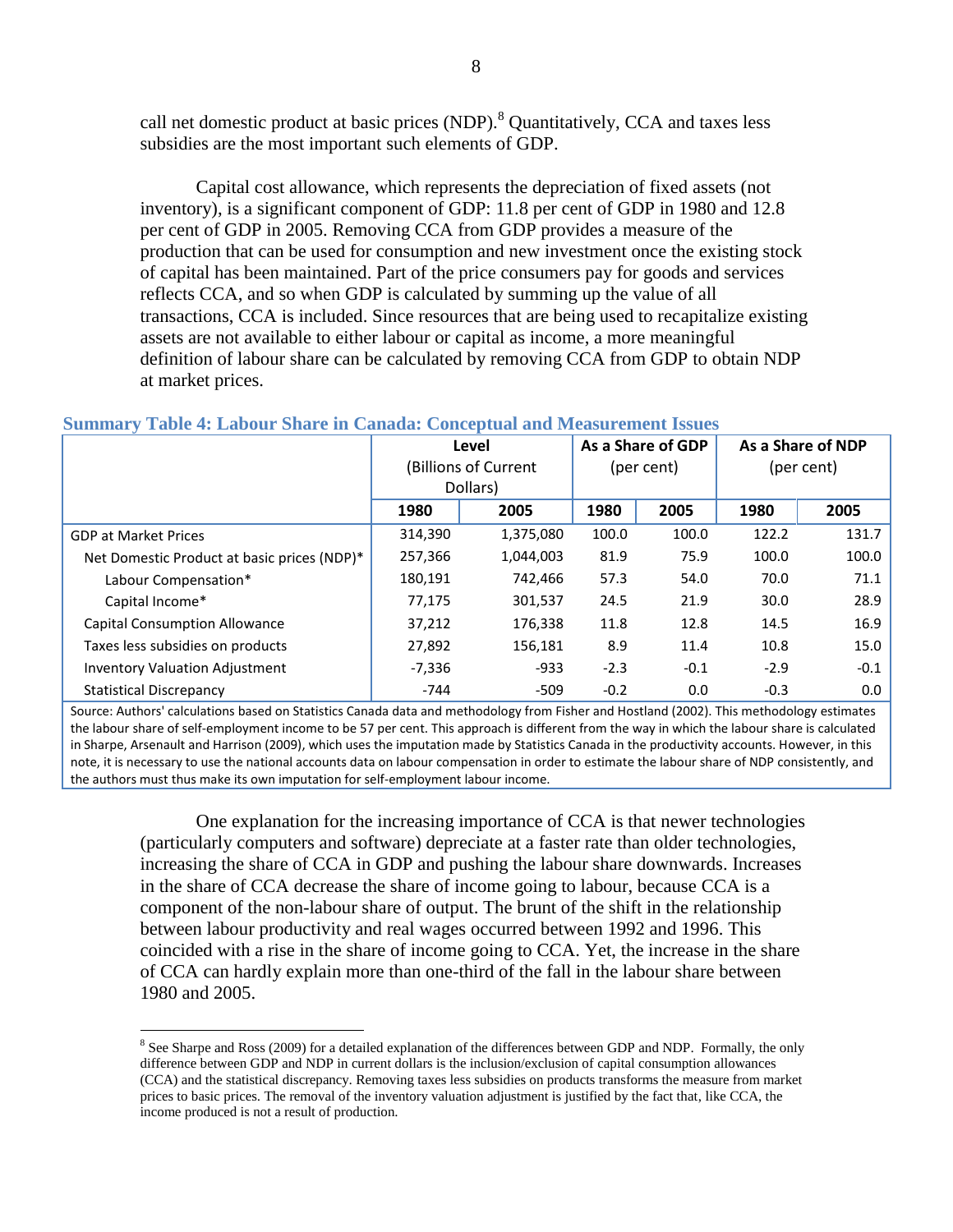The other adjustments to GDP needed to reach our narrower concept of NDP are to remove taxes less subsidies both on products and factors of production,  $\int$  to remove inventory valuation adjustment<sup>10</sup> and to remove the statistical discrepancy. It should be noted that while taxes are not income for labour or capital, subsidies and profits from inventory are. Taxes less subsidies contributed significantly to the difference in trend between GDP and NDP – particularly due to the introduction of the GST in 1991 – with the 'taxes less subsidies' to NDP ratio increasing 4.2 percentage points between 1980 and 2005 (more than the equivalent measure for CCA, at 2.4 percentage points). Inventory valuation, a very volatile component of GDP, also increased its ratio to NDP by 2.8 percentage points [\(Summary Table 4\)](#page-8-0).

<span id="page-9-0"></span>

| <b>Summary Table 5: Factors Explaining the Difference Between Median Real</b> |
|-------------------------------------------------------------------------------|
| <b>Earnings and Labour Productivity Growth in Canada, 1980-2005</b>           |
| (Average annual rate of change)                                               |

|                                                                                                                                                                                                            | <b>Absolute</b> | <b>Relative</b> |  |  |  |  |
|------------------------------------------------------------------------------------------------------------------------------------------------------------------------------------------------------------|-----------------|-----------------|--|--|--|--|
|                                                                                                                                                                                                            | (points)        | (per cent)      |  |  |  |  |
| <b>Median Real Earnings and Productivity Gap, of which:</b>                                                                                                                                                | 1.26            | 100.0           |  |  |  |  |
| <b>Measurement Issues</b>                                                                                                                                                                                  | 0.25            | 19.8            |  |  |  |  |
| Inequality                                                                                                                                                                                                 | 0.35            | 27.6            |  |  |  |  |
| Labour's Terms of Trade                                                                                                                                                                                    | 0.42            | 33.3            |  |  |  |  |
| Labour Share of GDP, of which:                                                                                                                                                                             | 0.25            | 19.8            |  |  |  |  |
| NDI as a share of GDP                                                                                                                                                                                      | 0.30            | 24.1            |  |  |  |  |
| Labour Share of NDI                                                                                                                                                                                        | $-0.06$         | $-4.9$          |  |  |  |  |
| Source: Adapted from Sharpe, Arsenault and Harrison (2009)                                                                                                                                                 |                 |                 |  |  |  |  |
| Note: The small difference between the contribution of the labour share of GDP and the addition of its<br>sub-components is explained by measurement discrepancies for self-employment income explained in |                 |                 |  |  |  |  |

It may be more appropriate to view the labour share as labour compensation divided by NDP, which is GDP less CCA, taxes less subsidies, inventory valuation adjustment, and statistical discrepancy. By this measure, the labour share rose between 1980 and 2005 from 70.0 per cent of NDP to 71.1 per cent, while the capital share fell from 30.0 per cent to 28.9 per cent of NDP. Adding this decomposition to the results of Sharpe, Arsenault and Harrison (2009), we find that the labour share has played a rather insignificant role in the divergence between productivity and real wages, with the fall of the NDI to GDP ratio explaining about a quarter of the gap [\(Summary Table 5\)](#page-9-0). Due to difficulties in measuring and interpreting changes in the labour share, we feel it is more appropriate to focus on inequality and labour's terms of trade as key drivers of the relationship between real wages and labour productivity.

Summary Table 4.

<sup>&</sup>lt;sup>9</sup> "Taxes less subsidies on factors of production refer to taxes received and subsidies paid by government. These taxes and subsidies are payable or paid regardless of the quantity or value of the goods and services produced or sold. Capital taxes, licences and permits, property taxes and payroll taxes are examples of taxes included in this aggregate. Taxes less subsidies on products also refer to taxes received and subsidies paid by government, but they are payable or paid based on the quantity or value of goods and services produced or sold. This aggregate includes sales taxes, fuel taxes, import duties and taxes, and excise taxes on tobacco and alcoholic products.‖ (Statistics Canada, 2008)

<sup>&</sup>lt;sup>10</sup> "The inventory valuation adjustment represents the net holding gain or loss incurred by businesses as a result of price changes. This is an adjustment to profits, since gains or losses on inventories are included in the corporation profits before taxes." (Statistics Canada, 2008)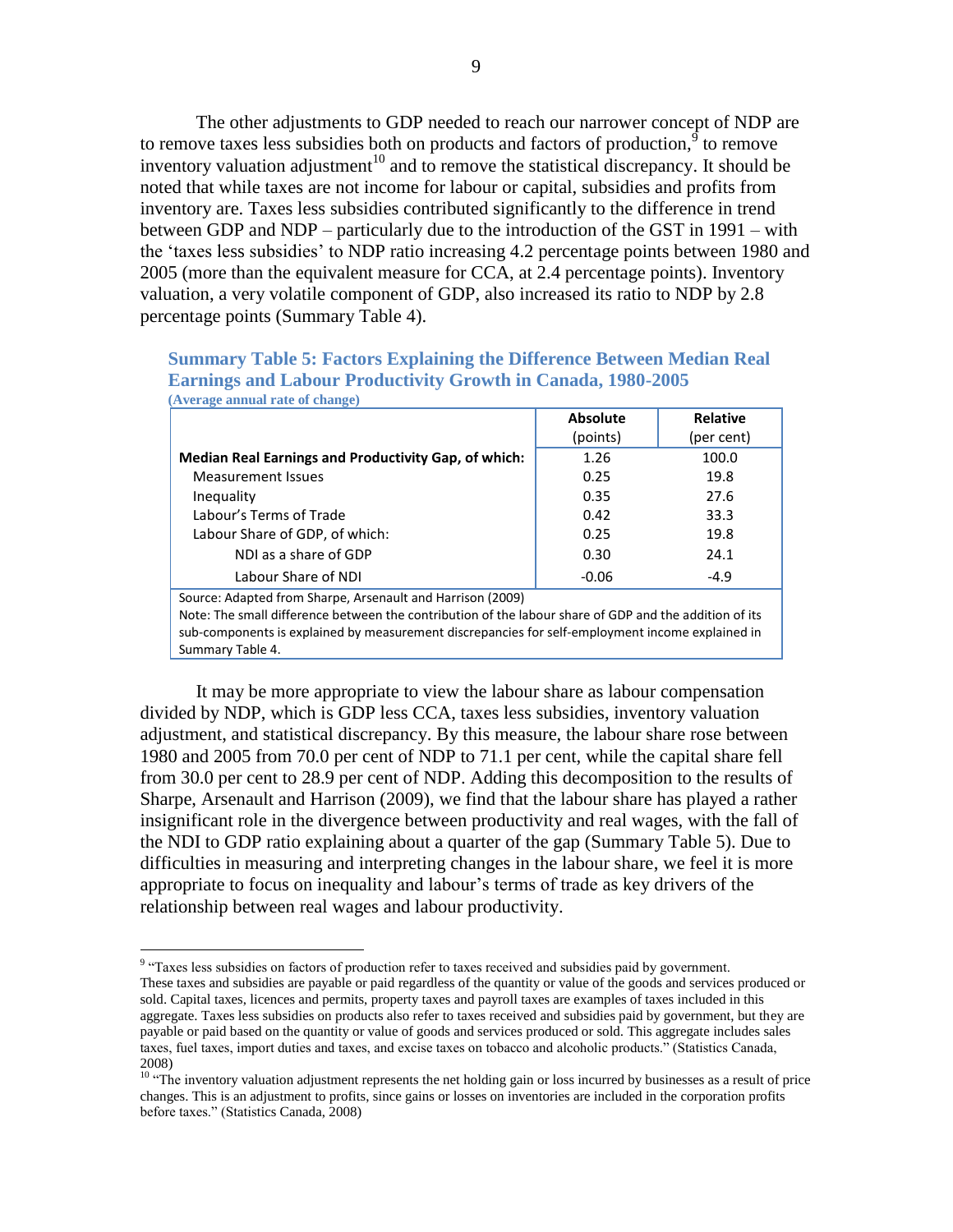#### **Conclusion**

In 2008, Sharpe, Arsenault and Harrison found that the median real earnings of Canadians barely increased between 1980 and 2005 and that over the same period, labour productivity had risen by 37.4 per cent. They explained this divergence by four factors: measurement issues, an increase in earnings inequality, a decline in labour's terms of trade, and a decline in labour's share of national income. Building on these findings, this note made three new contributions:

- It undertook the accounting decomposition of the relationship between the growth rates of real wages and labour productivity for the United States. Despite an average increase of 0.33 per cent in median real hourly wage in the United States, the gap between real wages and labour productivity annual growth was larger in the United States (1.40 percentage points) than in Canada (1.26 percentage points) between 1980 and 2005. The rise in inequality was a much more important factor for the divergence between the growth rates of labour productivity and real wages in the United States, where it accounted for almost half of the difference, than in Canada, where it accounted for around one-quarter of the gap. Changes in supplementary labour income were more important in Canada (28 per cent) than in the United States (12 per cent), and so were falling labour's terms of trade (33 per cent versus 23 per cent). The fall in labour share was similarly important in both countries (20 per cent in Canada versus 17 per cent in the United States).
- This paper also explored in more detail the causes of rising inequality in Canada and the United States. The rise in inequality is attributable to the increasing income share of the top one per cent of the income distribution, and stagnant or falling income shares elsewhere. Market failures related to principal-agent problems around the compensation of corporate managers appear to be a key driver of rising inequality in the United States and are likely important in Canada as well, but to a lesser extent.
- Finally, this paper explored in more detail whether GDP is the correct basis on which to compute the labour share. It concluded that the use of net domestic income (NDP) to compute labour share may provide a more meaningful interpretation. However, unlike the labour share of GDP, the share of NDP going to labour actually rose in Canada over the period 1980-2005. Ambiguity in the interpretation of labour share suggests the attention should be more appropriately focused on rising inequality as a key driver of the divergence between the growth rates of real wages and labour productivity in Canada and the United States.

A number of factors can explain why Canada and the United States have experienced stagnant median real wages, but the transformation of the North American economy, which is being driven by globalization and technological change, is at the heart of any explanation. The precise nature and relative importance of the channels through which these forces are impacting the relationship between real wages remain contentious, but, as Osberg (2008) points out in reference to inequality, there will likely be implications for political economy to the extent that these trends persist.